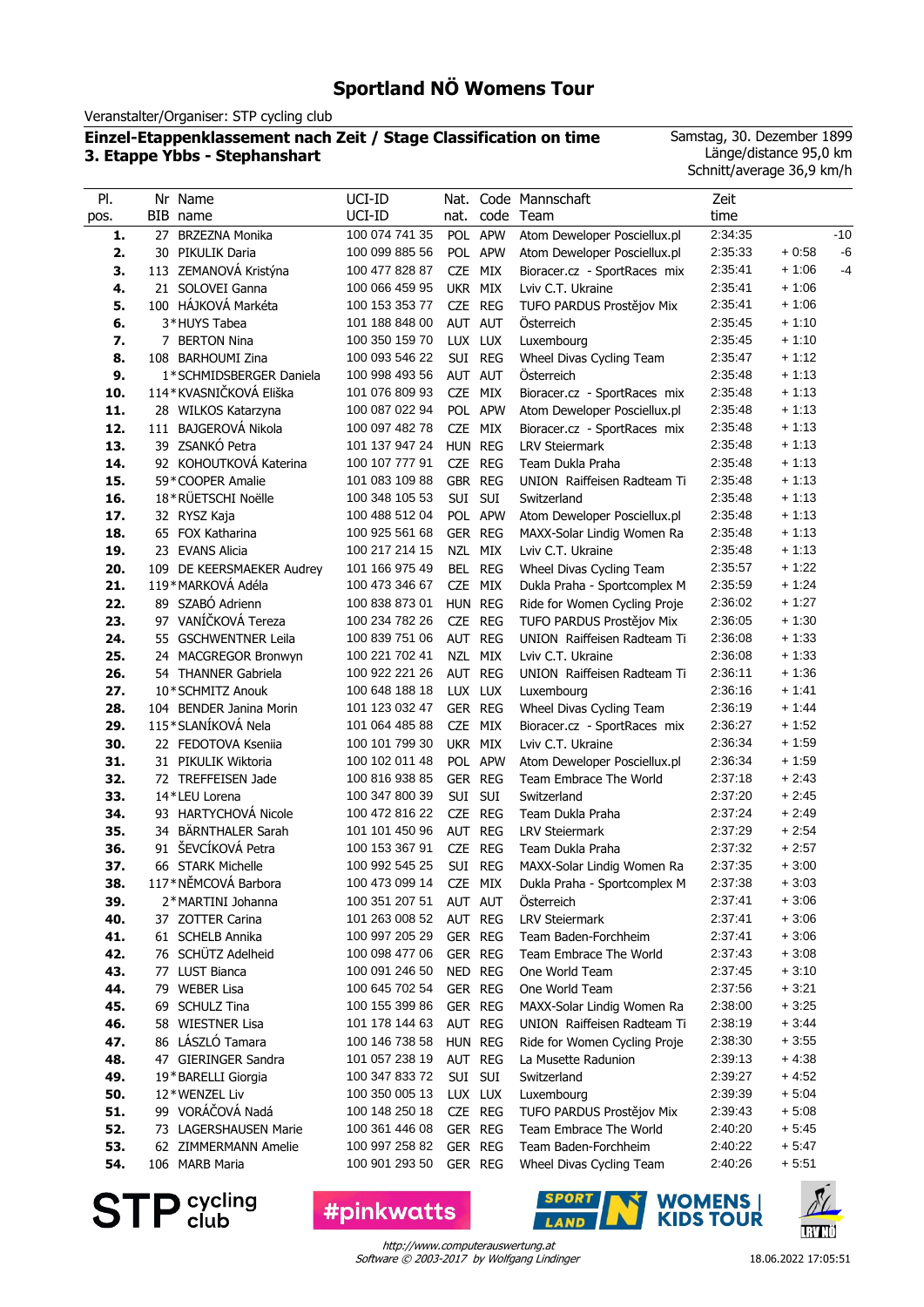| 55.        | 4*HALLWIRTH Julia                         | 100 350 292 09         | AUT AUT                  | Österreich                   | 2:40:40 | $+6:05$  |
|------------|-------------------------------------------|------------------------|--------------------------|------------------------------|---------|----------|
| 56.        | 25 PEREKITKO Karolina                     | 100 098 822 60         | POL MIX                  | Lviv C.T. Ukraine            | 2:40:55 | $+6:20$  |
| 57.        | 105*SCHARR Alexandra Gritt                | 100 500 037 83         | GER REG                  | Wheel Divas Cycling Team     | 2:55:55 | $+21:20$ |
| 58.        | 107 KLOTZ Sandra                          | 100 098 704 39         | GER REG                  | Wheel Divas Cycling Team     | 2:55:55 | $+21:20$ |
| 59.        | 112*JEŘÁBKOVÁ Barbora                     | 100 847 718 19         | CZE MIX                  | Bioracer.cz - SportRaces mix | 2:55:55 | $+21:20$ |
| 60.        | 116 PARMOVÁ Barbora                       | 100 474 039 81         | CZE MIX                  | Bioracer.cz - SportRaces mix | 2:55:55 | $+21:20$ |
| 61.        | 11*BARTHELS Layla                         | 100 960 785 81         | LUX LUX                  | Luxembourg                   | 2:55:55 | $+21:20$ |
| 62.        | 120 * RUNTOVÁ Hanka                       | 100 474 486 43         | CZE MIX                  | Dukla Praha - Sportcomplex M | 2:55:55 | $+21:20$ |
| 63.        | 17*FRAGNIÈRE Fantine                      | 100 347 857 96         | SUI SUI                  | Switzerland                  | 2:55:55 | $+21:20$ |
| 64.        | 15*REICHMUTH Kyra                         | 100 789 886 96         | SUI SUI                  | Switzerland                  | 2:55:55 | $+21:20$ |
| 65.        | 122*DLASKOVÁ Vanda                        | 100 477 766 25         | CZE MIX                  | Dukla Praha - Sportcomplex M | 2:55:55 | $+21:20$ |
| 66.        | 102*HLADÍKOVÁ Kateřina                    | 100 477 653 09         | CZE REG                  | TUFO PARDUS Prostějov Mix    | 2:55:55 | $+21:20$ |
| 67.        | 121 HEJHALOVÁ Dagmar                      | 100 472 087 69         | CZE MIX                  | Dukla Praha - Sportcomplex M | 2:55:55 | $+21:20$ |
| 68.        | 45 HEIGL Nadja                            | 100 086 238 86         | AUT REG                  | STP cycling club             | 2:55:55 | $+21:20$ |
| 69.        | 80 NEUMANN Laura                          | 100 140 468 93         | GER REG                  | One World Team               | 2:55:55 | $+21:20$ |
| 70.        | 71 BAUMER Annika                          | 100 364 639 00         | GER REG                  | Team Embrace The World       | 2:55:55 | $+21:20$ |
| 71.        | 5*FRIEDRICH Chiara                        | 100 350 538 61         | AUT AUT                  | <b>Osterreich</b>            | 2:55:55 | $+21:20$ |
| 72.        | 51 RUMPL Laura                            | 100 931 622 18         | AUT REG                  | La Musette Radunion          | 2:55:55 | $+21:20$ |
| 73.        | 75 FRÜHMESSER Tanja                       | 100 766 095 70         | GER REG                  | Team Embrace The World       | 2:55:55 | $+21:20$ |
| 74.        | 74 GIESEN Anna                            | 100 363 502 27         | GER REG                  | Team Embrace The World       | 2:55:55 | $+21:20$ |
| 75.        | 81 ZEITLER Martha                         | 100 518 327 40         | GER REG                  | One World Team               | 2:55:55 | $+21:20$ |
| 76.        | 64 SCHNEIDER Christine                    | 100 836 468 21         | GER REG                  | Team Baden-Forchheim         | 2:55:55 | $+21:20$ |
| 77.        | 63 ANSTRUTHER Yasmin                      | 100 145 345 23         | GER REG                  | Team Baden-Forchheim         | 2:55:55 | $+21:20$ |
| 78.        | 57 MACHNER Katharina                      | 100 834 156 37         | AUT REG                  | UNION Raiffeisen Radteam Ti  | 2:55:55 | $+21:20$ |
| 79.        | 95 HERMANOVSKÁ Hana                       | 100 477 621 74         | CZE REG                  | Team Dukla Praha             | 2:55:55 | $+21:20$ |
| 80.        | 42 BERNHARD Magdalena                     | 101 187 516 26         | AUT REG                  | STP cycling club             | 2:55:55 | $+21:20$ |
| 81.        | 52 SVOZIL Anna                            | 101 229 998 22         | AUT REG                  | La Musette Radunion          | 2:55:55 | $+21:20$ |
| 82.        | 101*HERMANOVÁ Adéla                       | 100 473 102 17         | CZE REG                  | TUFO PARDUS Prostějov Mix    | 2:55:55 | $+21:20$ |
| 83.        | 50 FELLNER Victoria                       | 101 044 101 74         | AUT REG                  | La Musette Radunion          | 2:55:55 | $+21:20$ |
| 84.        | 49 GEIERLEHNER Daniela                    | 101 117 159 91         | AUT REG                  | La Musette Radunion          | 2:55:55 | $+21:20$ |
| 85.        | 46 GEHNBÖCK Sylvia                        | 100 100 809 10         | AUT REG                  | STP cycling club             | 2:55:55 | $+21:20$ |
| 86.        | 78 WINKELHAG Mira                         | 100 592 154 50         | GER REG                  | One World Team               | 2:55:55 | $+21:20$ |
| 87.        | 44 VOGL Anja                              | 100 350 255 69         | AUT REG                  | STP cycling club             | 2:55:55 | $+21:20$ |
| 88.        | 67 HILD Amélie                            | 100 867 722 41         | FRA REG                  | MAXX-Solar Lindig Women Ra   | 2:55:55 | $+21:20$ |
| 89.        | 35 HUBER Julia                            | 101 307 498 19         | AUT REG                  | <b>LRV Steiermark</b>        | 2:55:55 | $+21:20$ |
| 90.        | 36 THOMA Pia-Maria                        | 101 069 455 14         | AUT REG                  | <b>LRV Steiermark</b>        | 2:55:55 | $+21:20$ |
| 91.        | 98*MÜLLEROVÁ Patricie                     | 100 474 007 49         | <b>CZE</b><br><b>REG</b> | TUFO PARDUS Prostějov Mix    | 2:55:55 | $+21:20$ |
| <b>DNS</b> | 82 KASTENHUBER Sarah                      | 100 363 474 96 GER REG |                          | One World Team               |         |          |
|            | Anzahl der Starter/Number of starters: 91 |                        |                          |                              |         |          |
|            | Nicht am Start/Did not start: 1           |                        |                          |                              |         |          |

**Einzel-Etappenklassement nach Punkten / Points Classification (stage)**

Samstag, 30. Dezember 1899

|    | 3. Etappe / stage 3 |       |  |
|----|---------------------|-------|--|
| וח | No. Newca           | IITIT |  |

| PI.  | Nr Name                 | UCI-ID         |                 |            | Nat. Code Mannschaft                 | Punkte      |
|------|-------------------------|----------------|-----------------|------------|--------------------------------------|-------------|
| pos. | BIB name                | UCI-ID         |                 |            | nat. code Team                       | Points      |
| 1.   | 27 BRZEZNA Monika       | 100 074 741 35 | POL             | <b>APW</b> | Atom Deweloper Posciellux.pl Wrocław | 20          |
| 2.   | 30 PIKULIK Daria        | 100 099 885 56 |                 | POL APW    | Atom Deweloper Posciellux.pl Wrocław | 15          |
| З.   | 113 ZEMANOVÁ Kristýna   | 100 477 828 87 |                 | CZE MIX    | Bioracer.cz - SportRaces mix team    | 11          |
| 4.   | 21 SOLOVEI Ganna        | 100 066 459 95 | UKR MIX         |            | Lviv C.T. Ukraine                    | 8           |
| 5.   | 100 HÁJKOVÁ Markéta     | 100 153 353 77 |                 | CZE REG    | TUFO PARDUS Prostějov Mix            | 6           |
| 6.   | 3*HUYS Tabea            | 101 188 848 00 | AUT             | AUT        | Österreich                           | 5           |
| 7.   | 7 BERTON Nina           | 100 350 159 70 | <b>LUX</b>      | LUX        | Luxembourg                           | 4           |
| 8.   | 108 BARHOUMI Zina       | 100 093 546 22 | <b>SUI</b>      | REG        | Wheel Divas Cycling Team             | 3           |
| 9.   | 1*SCHMIDSBERGER Daniela | 100 998 493 56 | AUT             | AUT        | Österreich                           | 2           |
| 10.  | 114*KVASNIČKOVÁ Eliška  | 101 076 809 93 | C <sub>7F</sub> | MIX        | Bioracer.cz - SportRaces mix team    | $\mathbf 1$ |

**STP** Sycling





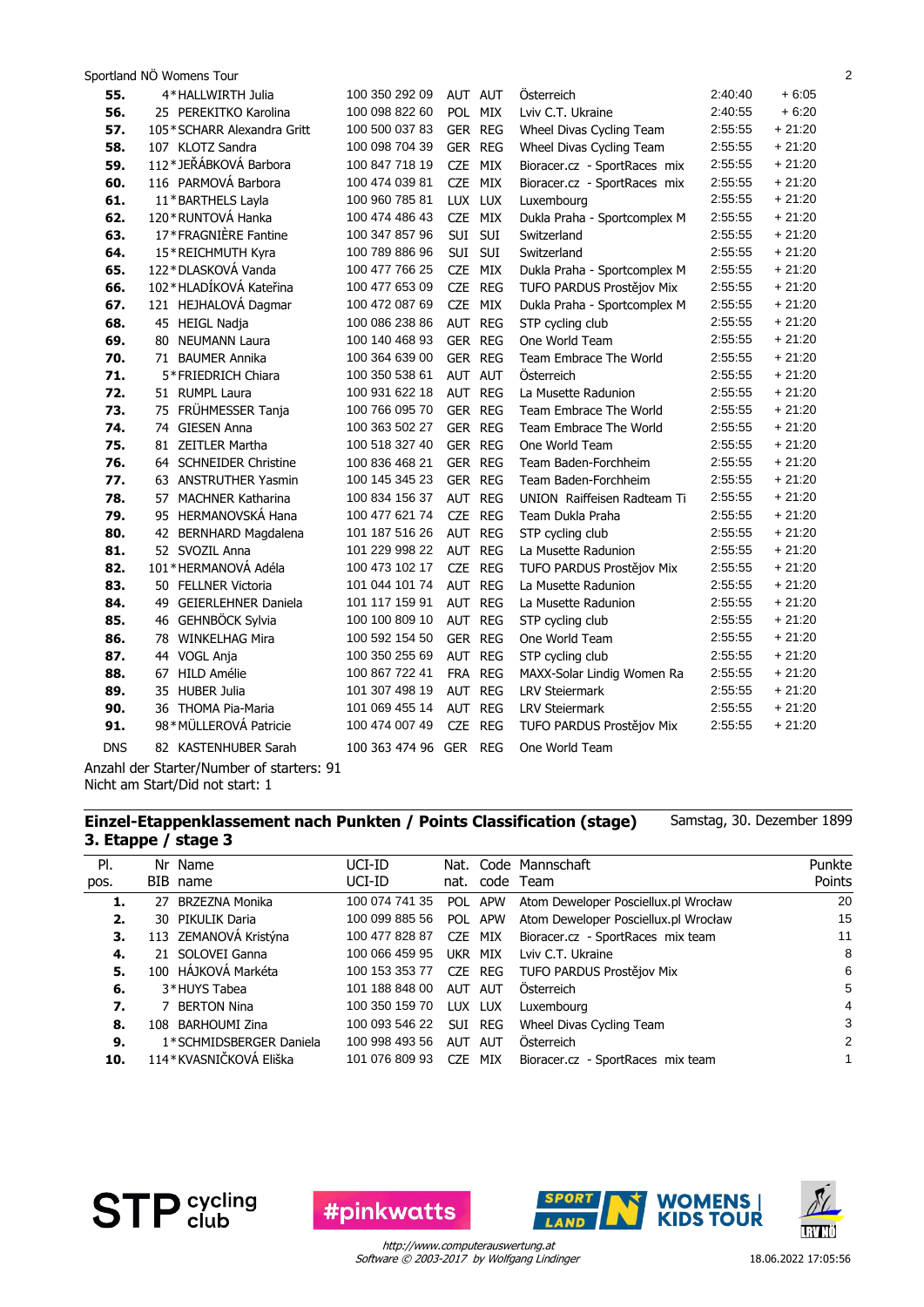# **Etappenklassement Nachwuchswertung / Stage Youth Classification 3. Etappe / stage 3**

Samstag, 30. Dezember 1899 Länge/distance 95,0 km Schnitt/average 36,6 km/h

| PI.  | Nr Name                    | UCI-ID         | Nat.       |            | Code Mannschaft                       | Zeit    |          |
|------|----------------------------|----------------|------------|------------|---------------------------------------|---------|----------|
| pos. | BIB name                   | UCI-ID         | nat.       | code       | Team                                  | time    |          |
| 1.   | 3*HUYS Tabea               | 101 188 848 00 | AUT AUT    |            | Österreich                            | 2:35:45 |          |
| 2.   | 1*SCHMIDSBERGER Daniela    | 100 998 493 56 | <b>AUT</b> | <b>AUT</b> | Österreich                            | 2:35:48 | $+0.03$  |
| 3.   | 114*KVASNIČKOVÁ Eliška     | 101 076 809 93 | <b>CZE</b> | MIX        | Bioracer.cz - SportRaces mix team     | 2:35:48 | $+0:03$  |
| 4.   | 59*COOPER Amalie           | 101 083 109 88 | GBR REG    |            | <b>UNION</b> Raiffeisen Radteam Tirol | 2:35:48 | $+0.03$  |
| 5.   | 18*RÜETSCHI Noëlle         | 100 348 105 53 | <b>SUI</b> | SUI        | Switzerland                           | 2:35:48 | $+0.03$  |
| 6.   | 119*MARKOVÁ Adéla          | 100 473 346 67 | <b>CZE</b> | MIX        | Dukla Praha - Sportcomplex Mixed      | 2:35:59 | $+0.14$  |
| 7.   | 10*SCHMITZ Anouk           | 100 648 188 18 | LUX LUX    |            | Luxembourg                            | 2:36:16 | $+0.31$  |
| 8.   | 115*SLANÍKOVÁ Nela         | 101 064 485 88 | <b>CZE</b> | MIX        | Bioracer.cz - SportRaces mix team     | 2:36:27 | $+0.42$  |
| 9.   | 14*LEU Lorena              | 100 347 800 39 | <b>SUI</b> | SUI        | Switzerland                           | 2:37:20 | $+1:35$  |
| 10.  | 117*NĚMCOVÁ Barbora        | 100 473 099 14 | <b>CZE</b> | MIX        | Dukla Praha - Sportcomplex Mixed      | 2:37:38 | $+1:53$  |
| 11.  | 2*MARTINI Johanna          | 100 351 207 51 | AUT AUT    |            | Österreich                            | 2:37:41 | $+1:56$  |
| 12.  | 19*BARELLI Giorgia         | 100 347 833 72 | <b>SUI</b> | SUI        | Switzerland                           | 2:39:27 | $+3.42$  |
| 13.  | 12*WENZEL Liv              | 100 350 005 13 | LUX LUX    |            | Luxembourg                            | 2:39:39 | $+3:54$  |
| 14.  | 4*HALLWIRTH Julia          | 100 350 292 09 | AUT AUT    |            | Österreich                            | 2:40:40 | $+4.55$  |
| 15.  | 105*SCHARR Alexandra Gritt | 100 500 037 83 | GER        | <b>REG</b> | Wheel Divas Cycling Team              | 2:55:55 | $+20:10$ |
| 16.  | 112*JEŘÁBKOVÁ Barbora      | 100 847 718 19 | <b>CZE</b> | MIX        | Bioracer.cz - SportRaces mix team     | 2:55:55 | $+20:10$ |
| 17.  | 11*BARTHELS Layla          | 100 960 785 81 | LUX LUX    |            | Luxembourg                            | 2:55:55 | $+20:10$ |
| 18.  | 120 * RUNTOVÁ Hanka        | 100 474 486 43 | <b>CZE</b> | MIX        | Dukla Praha - Sportcomplex Mixed      | 2:55:55 | $+20:10$ |
| 19.  | 17*FRAGNIÈRE Fantine       | 100 347 857 96 | <b>SUI</b> | SUI        | Switzerland                           | 2:55:55 | $+20:10$ |
| 20.  | 15*REICHMUTH Kyra          | 100 789 886 96 | SUI        | SUI        | Switzerland                           | 2:55:55 | $+20:10$ |
| 21.  | 122*DLASKOVÁ Vanda         | 100 477 766 25 | <b>CZE</b> | MIX        | Dukla Praha - Sportcomplex Mixed      | 2:55:55 | $+20:10$ |
| 22.  | 102*HLADÍKOVÁ Kateřina     | 100 477 653 09 | <b>CZE</b> | <b>REG</b> | TUFO PARDUS Prostějov Mix             | 2:55:55 | $+20:10$ |
| 23.  | 5*FRIEDRICH Chiara         | 100 350 538 61 | AUT AUT    |            | Österreich                            | 2:55:55 | $+20:10$ |
| 24.  | 101*HERMANOVÁ Adéla        | 100 473 102 17 | <b>CZE</b> | <b>REG</b> | TUFO PARDUS Prostějov Mix             | 2:55:55 | $+20:10$ |
| 25.  | 98*MÜLLEROVÁ Patricie      | 100 474 007 49 | <b>CZE</b> | <b>REG</b> | TUFO PARDUS Prostějov Mix             | 2:55:55 | $+20:10$ |

#### **Bergwertung / Queen of the Mountain BW 1 Km 41,8**

Samstag, 30. Dezember 1899

Samstag, 30. Dezember 1899

| PI.  | Nr Name                  | UCI-ID |  | Nat. Code Mannschaft                                        | Punkte |
|------|--------------------------|--------|--|-------------------------------------------------------------|--------|
| pos. | BIB name                 | UCI-ID |  | nat. code Team                                              | Points |
|      | 1. 113 ZEMANOVÁ Kristýna |        |  | 100 477 828 87 CZE MIX Bioracer.cz - SportRaces mix team    | 3      |
|      | 27 BRZEZNA Monika        |        |  | 100 074 741 35 POL APW Atom Deweloper Posciellux.pl Wrocław | 2      |
|      | 3. 100 HÁJKOVÁ Markéta   |        |  | 100 153 353 77 CZE REG TUFO PARDUS Prostějov Mix            |        |

|              | Bergwertung / Queen of the Mountain |
|--------------|-------------------------------------|
| BW 2 Km 64,6 |                                     |

| Punkte |
|--------|
|        |
| Points |
| -3     |
| 2      |
|        |
|        |

#### **Bergwertung / Queen of the Mountain BW 3 Km 87,4**

Samstag, 30. Dezember 1899

| PI.  | Nr Name                 | UCI-ID                 |  | Nat. Code Mannschaft                                        | Punkte |
|------|-------------------------|------------------------|--|-------------------------------------------------------------|--------|
| pos. | BIB name                | UCI-ID                 |  | nat. code Team                                              | Points |
|      | 27 BRZEZNA Monika       |                        |  | 100 074 741 35 POL APW Atom Deweloper Posciellux.pl Wrocław | 3      |
|      | 1*SCHMIDSBERGER Daniela | 100 998 493 56 AUT AUT |  | Österreich                                                  | 2      |
| 3.   | 100 HÁJKOVÁ Markéta     |                        |  | 100 153 353 77 CZE REG TUFO PARDUS Prostějov Mix            |        |





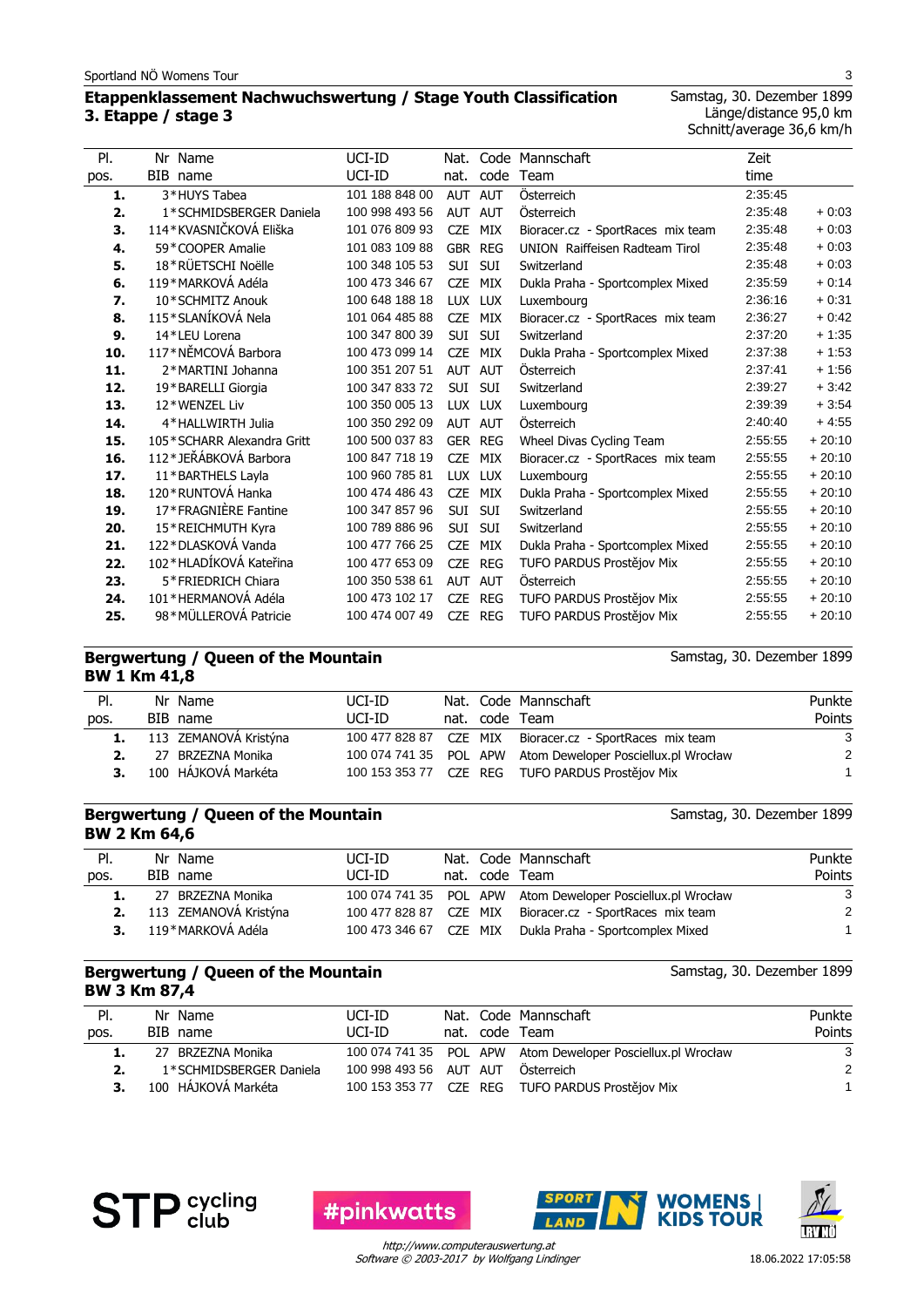### **Mannschafts-Etappenklassement nach Zeit / Teams' Classification (stage) on time 3. Etappe / stage 3**

| PI.<br>pos. |         | Code Mannschaft<br>code Team       | UCI-ID<br>UCI-ID | Nat.<br>nat. | Platz<br>position | Zeit<br>time |          |
|-------------|---------|------------------------------------|------------------|--------------|-------------------|--------------|----------|
|             |         | 1. APW Atom Deweloper Posciellux.  |                  |              |                   | 7:45:56      |          |
|             |         | 27 BRZEZNA Monika                  | 100 074 741 35   | POL          | $\mathbf{1}$      | 2:34:35      |          |
|             |         | 30 PIKULIK Daria                   | 100 099 885 56   | <b>POL</b>   | 2                 | 2:35:33      |          |
|             |         | 28 WILKOS Katarzyna                | 100 087 022 94   | <b>POL</b>   | 11                | 2:35:48      |          |
|             |         | 2. MIX Bioracer.cz - SportRaces mi |                  |              |                   | 7:47:17      | + 1:21   |
|             |         | 113 ZEMANOVÁ Kristýna              | 100 477 828 87   | <b>CZE</b>   | 3                 | 2:35:41      |          |
|             |         | 114*KVASNIČKOVÁ Eliška             | 101 076 809 93   | <b>CZE</b>   | 10                | 2:35:48      |          |
|             |         | 111 BAJGEROVÁ Nikola               | 100 097 482 78   | <b>CZE</b>   | $12 \overline{ }$ | 2:35:48      |          |
|             |         | 3. MIX Lviv C.T. Ukraine           |                  |              |                   | 7:47:37      | $+1:41$  |
|             |         | 21 SOLOVEI Ganna                   | 100 066 459 95   | <b>UKR</b>   | 4                 | 2:35:41      |          |
|             |         | 23 EVANS Alicia                    | 100 217 214 15   | <b>NZL</b>   | 19                | 2:35:48      |          |
|             |         | 24 MACGREGOR Bronwyn               | 100 221 702 41   | <b>NZL</b>   | 25                | 2:36:08      |          |
|             |         | 4. REG Wheel Divas Cycling Team    |                  |              |                   | 7:48:03      | $+2:07$  |
|             |         | 108 BARHOUMI Zina                  | 100 093 546 22   | SUI          | 8                 | 2:35:47      |          |
|             |         | 109 DE KEERSMAEKER Audrey          | 101 166 975 49   | BEL          | 20                | 2:35:57      |          |
|             |         | 104 BENDER Janina Morin            | 101 123 032 47   | <b>GER</b>   | 28                | 2:36:19      |          |
|             |         | 5. REG UNION Raiffeisen Radteam    |                  |              |                   | 7:48:07      | $+2:11$  |
|             |         | 59*COOPER Amalie                   | 101 083 109 88   | <b>GBR</b>   | 15                | 2:35:48      |          |
|             |         | 55 GSCHWENTNER Leila               | 100 839 751 06   | <b>AUT</b>   | 24                | 2:36:08      |          |
|             |         | 54 THANNER Gabriela                | 100 922 221 26   | <b>AUT</b>   | 26                | 2:36:11      |          |
|             |         | 6. AUT Österreich                  |                  |              |                   | 7:49:14      | $+3:18$  |
|             |         | 3*HUYS Tabea                       | 101 188 848 00   | <b>AUT</b>   | 6                 | 2:35:45      |          |
|             |         | 1*SCHMIDSBERGER Daniela            | 100 998 493 56   | <b>AUT</b>   | 9                 | 2:35:48      |          |
|             |         | 2*MARTINI Johanna                  | 100 351 207 51   | <b>AUT</b>   | 39                | 2:37:41      |          |
|             |         | 7. REG Team Dukla Praha            |                  |              |                   | 7:50:44      | $+4:48$  |
|             |         | 92 KOHOUTKOVÁ Katerina             | 100 107 777 91   | <b>CZE</b>   | 14                | 2:35:48      |          |
|             |         | 93 HARTYCHOVÁ Nicole               | 100 472 816 22   | <b>CZE</b>   | 34                | 2:37:24      |          |
|             |         | 91 ŠEVCÍKOVÁ Petra                 | 100 153 367 91   | <b>CZE</b>   | 36                | 2:37:32      |          |
|             |         | 8. REG LRV Steiermark              |                  |              |                   | 7:50:58      | $+5:02$  |
|             |         | 39 ZSANKÓ Petra                    | 101 137 947 24   | <b>HUN</b>   | 13                | 2:35:48      |          |
|             |         | 34 BÄRNTHALER Sarah                | 101 101 450 96   | <b>AUT</b>   | 35                | 2:37:29      |          |
|             |         | 37 ZOTTER Carina                   | 101 263 008 52   | AUT          | 40                | 2:37:41      |          |
|             |         | 9. REG MAXX-Solar Lindig Women     |                  |              |                   | 7:51:23      | $+5:27$  |
|             |         | 65 FOX Katharina                   | 100 925 561 68   | GER          | 18                | 2:35:48      |          |
|             |         | 66 STARK Michelle                  | 100 992 545 25   | SUI          | 37                | 2:37:35      |          |
|             |         | 69 SCHULZ Tina                     | 100 155 399 86   | <b>GER</b>   | 45                | 2:38:00      |          |
|             |         | 10. REG TUFO PARDUS Prostějov Mix  |                  |              |                   | 7:51:29      | $+5:33$  |
|             |         | 100 HÁJKOVÁ Markéta                | 100 153 353 77   | <b>CZE</b>   | 5                 | 2:35:41      |          |
|             |         | 97 VANÍČKOVÁ Tereza                | 100 234 782 26   | <b>CZE</b>   | 23                | 2:36:05      |          |
|             |         | 99 VORÁČOVÁ Nadá                   | 100 148 250 18   | <b>CZE</b>   | 51                | 2:39:43      |          |
|             |         | 11. LUX Luxembourg                 |                  |              |                   | 7:51:40      | $+5:44$  |
|             |         | 7 BERTON Nina                      | 100 350 159 70   | <b>LUX</b>   | $\overline{7}$    | 2:35:45      |          |
|             |         | 10*SCHMITZ Anouk                   | 100 648 188 18   | <b>LUX</b>   | 27                | 2:36:16      |          |
|             |         | 12*WENZEL Liv                      | 100 350 005 13   | <b>LUX</b>   | 50                | 2:39:39      |          |
|             | 12. SUI | <b>Switzerland</b>                 |                  |              |                   | 7:52:35      | $+6:39$  |
|             |         | 18*RÜETSCHI Noëlle                 | 100 348 105 53   | SUI          | 16                | 2:35:48      |          |
|             |         | 14*LEU Lorena                      | 100 347 800 39   | SUI          | 33                | 2:37:20      |          |
|             |         | 19*BARELLI Giorgia                 | 100 347 833 72   | SUI          | 49                | 2:39:27      |          |
|             |         | 13. REG Team Embrace The World     |                  |              |                   | 7:55:21      | $+9:25$  |
|             |         | 72 TREFFEISEN Jade                 | 100 816 938 85   | <b>GER</b>   | 32                | 2:37:18      |          |
|             |         | 76 SCHÜTZ Adelheid                 | 100 098 477 06   | <b>GER</b>   | 42                | 2:37:43      |          |
|             |         | 73 LAGERSHAUSEN Marie              | 100 361 446 08   | <b>GER</b>   | 52                | 2:40:20      |          |
|             |         | 14. MIX Dukla Praha - Sportcomplex |                  |              |                   | 8:09:32      | $+23:36$ |
|             |         | 119*MARKOVÁ Adéla                  | 100 473 346 67   | <b>CZE</b>   | 21                | 2:35:59      |          |
|             |         | 117*NĚMCOVÁ Barbora                | 100 473 099 14   | <b>CZE</b>   | 38                | 2:37:38      |          |
|             |         | 120 * RUNTOVÁ Hanka                | 100 474 486 43   | <b>CZE</b>   | 62                | 2:55:55      |          |
|             |         |                                    |                  |              |                   |              |          |



**#pinkwatts** 



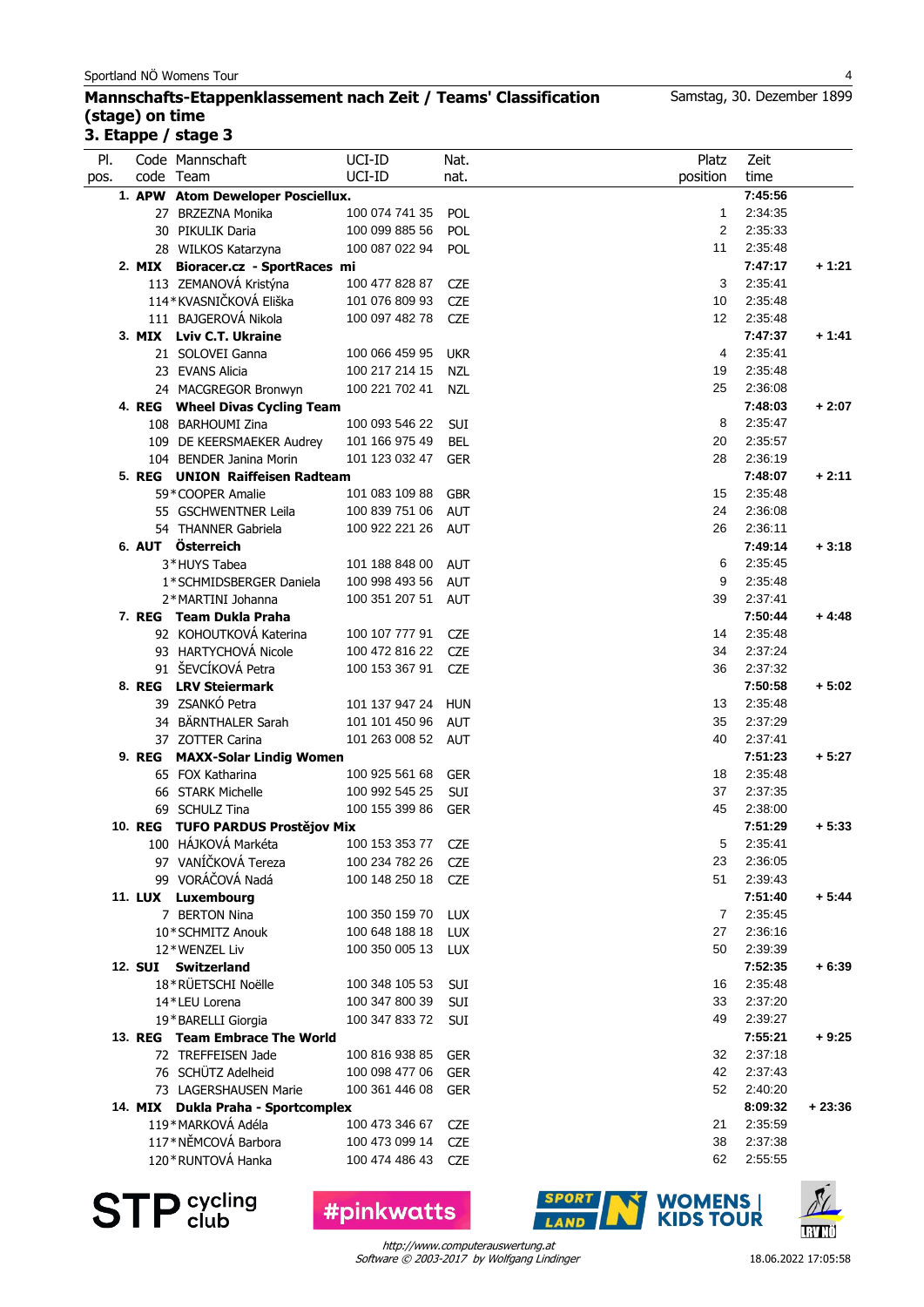| 15. REG        | <b>One World Team</b>    |                |            |    | 8:11:36 | $+25:40$            |
|----------------|--------------------------|----------------|------------|----|---------|---------------------|
|                | 77 LUST Bianca           | 100 091 246 50 | <b>NED</b> | 43 | 2:37:45 |                     |
| 79.            | <b>WEBER Lisa</b>        | 100 645 702 54 | <b>GER</b> | 44 | 2:37:56 |                     |
| 80             | NEUMANN Laura            | 100 140 468 93 | <b>GER</b> | 69 | 2:55:55 |                     |
| <b>16. REG</b> | Team Baden-Forchheim     |                |            |    | 8:13:58 | $+28:02$            |
|                | 61 SCHELB Annika         | 100 997 205 29 | <b>GER</b> | 41 | 2:37:41 |                     |
|                | 62 ZIMMERMANN Amelie     | 100 997 258 82 | GER        | 53 | 2:40:22 |                     |
|                | 64 SCHNEIDER Christine   | 100 836 468 21 | <b>GER</b> | 76 | 2:55:55 |                     |
| 17. REG        | La Musette Radunion      |                |            |    | 8:31:03 | $+45:07$            |
|                | 47 GIERINGER Sandra      | 101 057 238 19 | <b>AUT</b> | 48 | 2:39:13 |                     |
|                | 51 RUMPL Laura           | 100 931 622 18 | <b>AUT</b> | 72 | 2:55:55 |                     |
|                | 52 SVOZIL Anna           | 101 229 998 22 | <b>AUT</b> | 81 | 2:55:55 |                     |
|                | 18. REG STP cycling club |                |            |    |         | $8:47:45 + 1:01:49$ |
|                | 45 HEIGL Nadja           | 100 086 238 86 | <b>AUT</b> | 68 | 2:55:55 |                     |
|                | 42 BERNHARD Magdalena    | 101 187 516 26 | <b>AUT</b> | 80 | 2:55:55 |                     |
| 46             | GEHNBÖCK Sylvia          | 100 100 809 10 | AUT        | 85 | 2:55:55 |                     |
|                |                          |                |            |    |         |                     |

# **Communiqué No 4 3. Etappe / stage 3**

#### **penalties**

#### **Strafen**

#### **Pt.: 2.11.317.2**

Nichtregelkonforme Verpflegung auf den letzten 20km Non-Regulation supply of refreshments at the last 20km D.S.: 10055710114 BURKART Jonas Team Baden-Forchheim<br>D.S.: LUDWIG Clemens Wheel Divas Cycling Tea D.S.: LUDWIG Clemens Wheel Divas Cycling Team **EUR 50,-**







**IRVNÖ** 

Samstag, 30. Dezember 1899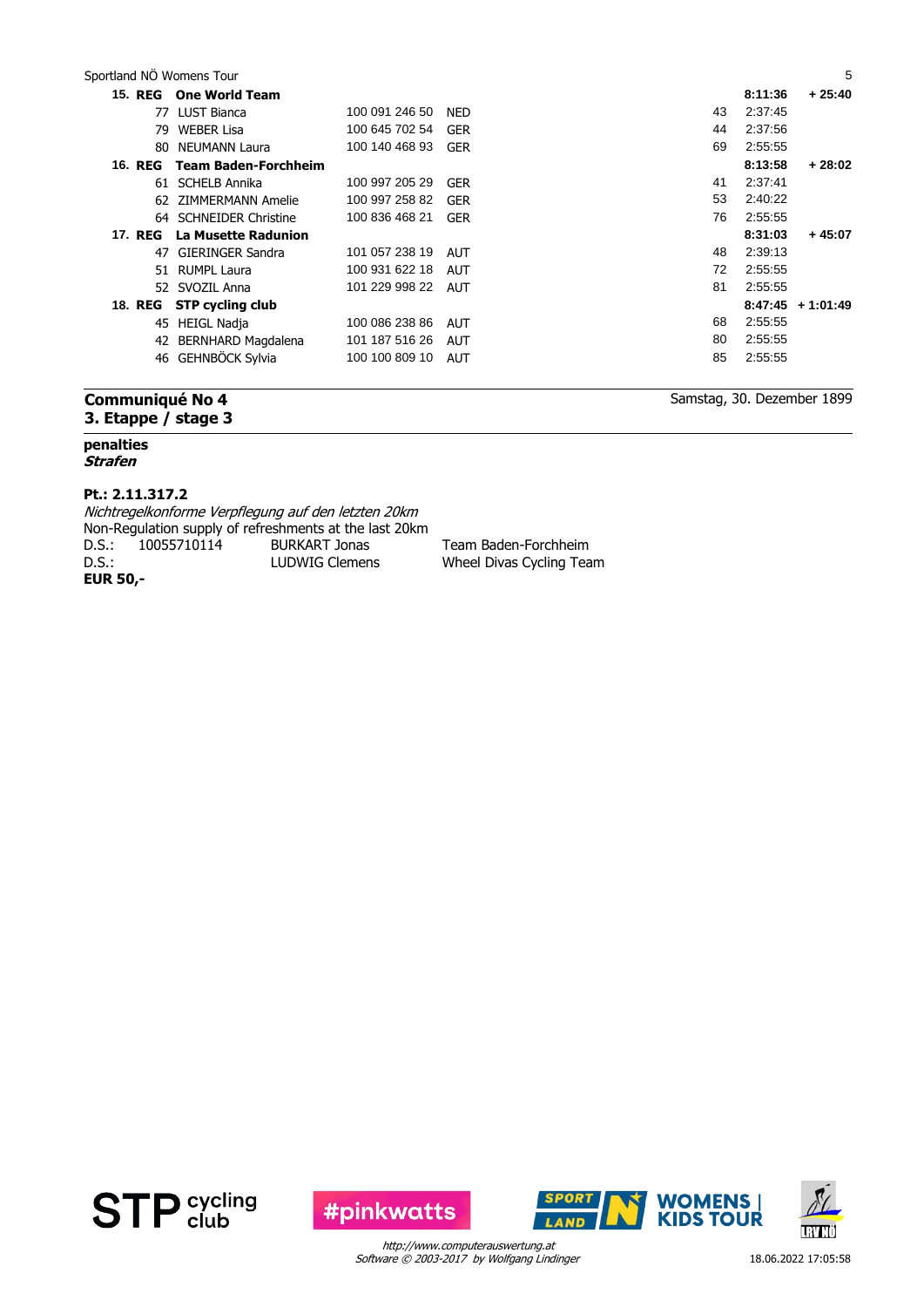# **Einzel-Gesamtklassement nach Zeit / General Individual Classification on time 3. Etappe / stage 3**

Samstag, 30. Dezember 1899 Länge/distance 252,9 km Schnitt/average 36,9 km/h

| PI.        | Nr Name                                  | UCI-ID                           |            |                    | Nat. Code Mannschaft                                                   | Zeit               |                      |
|------------|------------------------------------------|----------------------------------|------------|--------------------|------------------------------------------------------------------------|--------------------|----------------------|
| pos.       | BIB name                                 | UCI-ID                           | nat.       |                    | code Team                                                              | time               |                      |
| 1.         | 65 FOX Katharina                         | 100 925 561 68                   |            | GER REG            | MAXX-Solar Lindig Women Racing R                                       | 6:51:42            |                      |
| 2.         | 27 BRZEZNA Monika                        | 100 074 741 35                   |            | POL APW            | Atom Deweloper Posciellux.pl Wrocł                                     | 6:51:50            | $+0.08$              |
| 3.<br>4.   | 30 PIKULIK Daria<br>111 BAJGEROVÁ Nikola | 100 099 885 56<br>100 097 482 78 |            | POL APW<br>CZE MIX | Atom Deweloper Posciellux.pl Wrocł                                     | 6:51:58<br>6:52:13 | $+0:16$<br>$+0.31$   |
| 5.         | 114*KVASNIČKOVÁ Eliška                   | 101 076 809 93                   |            | CZE MIX            | Bioracer.cz - SportRaces mix team<br>Bioracer.cz - SportRaces mix team | 6:53:02            | $+1:20$              |
| 6.         | 100 HÁJKOVÁ Markéta                      | 100 153 353 77                   |            | CZE REG            | TUFO PARDUS Prostějov Mix                                              | 6:53:28            | $+1:46$              |
| 7.         | 32 RYSZ Kaja                             | 100 488 512 04                   |            | POL APW            | Atom Deweloper Posciellux.pl Wrocł                                     | 6:53:42            | $+2:00$              |
| 8.         | 1*SCHMIDSBERGER Daniela                  | 100 998 493 56                   |            | AUT AUT            | Österreich                                                             | 6:53:47            | $+2:05$              |
| 9.         | 39 ZSANKÓ Petra                          | 101 137 947 24                   | HUN REG    |                    | <b>LRV Steiermark</b>                                                  | 6.54.06            | $+2:24$              |
| 10.        | 108 BARHOUMI Zina                        | 100 093 546 22                   |            | SUI REG            | Wheel Divas Cycling Team                                               | 6:54:22            | $+2:40$              |
| 11.        | 31 PIKULIK Wiktoria                      | 100 102 011 48                   |            | POL APW            | Atom Deweloper Posciellux.pl Wrocł                                     | 6:54:25            | $+2:43$              |
| 12.        | 18*RÜETSCHI Noëlle                       | 100 348 105 53                   | SUI SUI    |                    | Switzerland                                                            | 6:54:29            | $+2:47$              |
| 13.        | 92 KOHOUTKOVÁ Katerina                   | 100 107 777 91                   |            | CZE REG            | Team Dukla Praha                                                       | 6:54:30            | $+2:48$              |
| 14.        | 28 WILKOS Katarzyna                      | 100 087 022 94                   |            | POL APW            | Atom Deweloper Posciellux.pl Wrocł                                     | 6:54:31            | $+2:49$              |
| 15.        | 66 STARK Michelle                        | 100 992 545 25                   | Sui        | <b>REG</b>         | MAXX-Solar Lindig Women Racing R                                       | 6:54:42            | $+3:00$              |
| 16.        | 3*HUYS Tabea                             | 101 188 848 00                   |            | AUT AUT            | Österreich                                                             | 6:54:50            | $+3:08$              |
| 17.        | 7 BERTON Nina                            | 100 350 159 70                   |            | LUX LUX            | Luxembourg                                                             | 6:54:55            | $+3:13$              |
| 18.        | 109 DE KEERSMAEKER Audrey                | 101 166 975 49                   |            | BEL REG            | Wheel Divas Cycling Team                                               | 6:55:01            | $+3:19$              |
| 19.        | 115*SLANÍKOVÁ Nela                       | 101 064 485 88                   |            | CZE MIX            | Bioracer.cz - SportRaces mix team                                      | 6:55:02            | $+3:20$              |
| 20.        | 23 EVANS Alicia                          | 100 217 214 15                   |            | NZL MIX            | Lviv C.T. Ukraine                                                      | 6:55:07            | $+3:25$              |
| 21.        | 76 SCHÜTZ Adelheid                       | 100 098 477 06                   | GER REG    |                    | Team Embrace The World                                                 | 6:55:08            | $+3.26$              |
| 22.        | 113 ZEMANOVÁ Kristýna                    | 100 477 828 87                   |            | CZE MIX            | Bioracer.cz - SportRaces mix team                                      | 6:55:17            | $+3.35$              |
| 23.        | 59*COOPER Amalie                         | 101 083 109 88                   | GBR REG    |                    | UNION Raiffeisen Radteam Tirol                                         | 6.55.28            | $+3.46$              |
| 24.        | 55 GSCHWENTNER Leila                     | 100 839 751 06                   | AUT REG    |                    | UNION Raiffeisen Radteam Tirol                                         | 6:55:30            | $+3.48$              |
| 25.        | 72 TREFFEISEN Jade                       | 100 816 938 85                   |            | GER REG            | Team Embrace The World                                                 | 6:55:46            | $+4:04$              |
| 26.        | 97 VANÍČKOVÁ Tereza                      | 100 234 782 26                   |            | CZE REG            | TUFO PARDUS Prostějov Mix                                              | 6:55:54            | $+4:12$              |
| 27.        | 14*LEU Lorena                            | 100 347 800 39                   | SUI SUI    |                    | Switzerland                                                            | 6:56:33            | $+4.51$              |
| 28.        | 117*NĚMCOVÁ Barbora                      | 100 473 099 14                   |            | CZE MIX            | Dukla Praha - Sportcomplex Mixed                                       | 6.57:21            | $+5:39$              |
| 29.        | 22 FEDOTOVA Kseniia                      | 100 101 799 30                   | UKR MIX    |                    | Lviv C.T. Ukraine                                                      | 6:57:51            | $+6:09$              |
| 30.        | 93 HARTYCHOVÁ Nicole                     | 100 472 816 22                   |            | CZE REG            | Team Dukla Praha                                                       | 6:57:57            | $+6:15$              |
| 31.        | 69 SCHULZ Tina                           | 100 155 399 86                   |            | GER REG            | MAXX-Solar Lindig Women Racing R                                       | 6.58.59            | $+7:17$              |
| 32.        | 37 ZOTTER Carina                         | 101 263 008 52                   |            | AUT REG            | <b>LRV Steiermark</b>                                                  | 7:00:39            | $+8:57$              |
| 33.        | 25 PEREKITKO Karolina                    | 100 098 822 60                   | <b>POL</b> | MIX                | Lviv C.T. Ukraine                                                      | 7:01:24            | $+9:42$              |
| 34.        | 61 SCHELB Annika<br>77 LUST Bianca       | 100 997 205 29                   |            | GER REG            | Team Baden-Forchheim<br>One World Team                                 | 7:02:33            | $+10:51$             |
| 35.<br>36. | 2*MARTINI Johanna                        | 100 091 246 50<br>100 351 207 51 | NED REG    | AUT AUT            | Österreich                                                             | 7:03:15<br>7:03:27 | $+11:33$<br>$+11:45$ |
| 37.        | 89 SZABÓ Adrienn                         | 100 838 873 01                   | HUN REG    |                    | Ride for Women Cycling Project                                         | 7:04:09            | $+12:27$             |
| 38.        | 104 BENDER Janina Morin                  | 101 123 032 47                   | GER REG    |                    | Wheel Divas Cycling Team                                               | 7:05:41            | $+13:59$             |
| 39.        | 34 BÄRNTHALER Sarah                      | 101 101 450 96                   |            | AUT REG            | <b>LRV Steiermark</b>                                                  | 7:05:52            | + 14:10              |
| 40.        | 73 LAGERSHAUSEN Marie                    | 100 361 446 08                   |            | GER REG            | Team Embrace The World                                                 | 7:05:56            | $+14:14$             |
| 41.        | 86 LÁSZLÓ Tamara                         | 100 146 738 58                   | HUN REG    |                    | Ride for Women Cycling Project                                         | 7:06:22            | $+14:40$             |
| 42.        | 19*BARELLI Giorgia                       | 100 347 833 72                   |            | SUI SUI            | Switzerland                                                            | 7:06:55            | $+15:13$             |
| 43.        | 99 VORÁČOVÁ Nadá                         | 100 148 250 18                   |            | CZE REG            | TUFO PARDUS Prostějov Mix                                              | 7:07:45            | $+16:03$             |
| 44.        | 62 ZIMMERMANN Amelie                     | 100 997 258 82                   |            | GER REG            | Team Baden-Forchheim                                                   | 7:09:17            | $+17:35$             |
| 45.        | 91 ŠEVCÍKOVÁ Petra                       | 100 153 367 91                   |            | CZE REG            | Team Dukla Praha                                                       | 7:13:12            | $+21:30$             |
| 46.        | 36 THOMA Pia-Maria                       | 101 069 455 14                   |            | AUT REG            | <b>LRV Steiermark</b>                                                  | 7:14:20            | $+22:38$             |
| 47.        | 81 ZEITLER Martha                        | 100 518 327 40                   |            | GER REG            | One World Team                                                         | 7:15:23            | $+23:41$             |
| 48.        | 98*MÜLLEROVÁ Patricie                    | 100 474 007 49                   |            | CZE REG            | TUFO PARDUS Prostějov Mix                                              | 7:15:48            | $+24:06$             |
| 49.        | 54 THANNER Gabriela                      | 100 922 221 26                   |            | AUT REG            | UNION Raiffeisen Radteam Tirol                                         | 7:16:20            | $+24:38$             |
| 50.        | 24 MACGREGOR Bronwyn                     | 100 221 702 41                   |            | NZL MIX            | Lviv C.T. Ukraine                                                      | 7:16:29            | $+24:47$             |
| 51.        | 51 RUMPL Laura                           | 100 931 622 18                   |            | AUT REG            | La Musette Radunion                                                    | 7:16:36            | $+24:54$             |
| 52.        | 21 SOLOVEI Ganna                         | 100 066 459 95                   |            | UKR MIX            | Lviv C.T. Ukraine                                                      | 7:17:44            | $+26:02$             |
| 53.        | 119*MARKOVÁ Adéla                        | 100 473 346 67                   |            | CZE MIX            | Dukla Praha - Sportcomplex Mixed                                       | 7:18:04            | $+26:22$             |
| 54.        | 10*SCHMITZ Anouk                         | 100 648 188 18                   |            | LUX LUX            | Luxembourg                                                             | 7:18:43            | $+27:01$             |
| 55.        | 46 GEHNBÖCK Sylvia                       | 100 100 809 10                   |            | AUT REG            | STP cycling club                                                       | 7:19:38            | $+27:56$             |
| 56.        | 74 GIESEN Anna                           | 100 363 502 27                   |            | GER REG            | Team Embrace The World                                                 | 7:20:33            | $+28:51$             |

**STP** cycling

**#pinkwatts** 



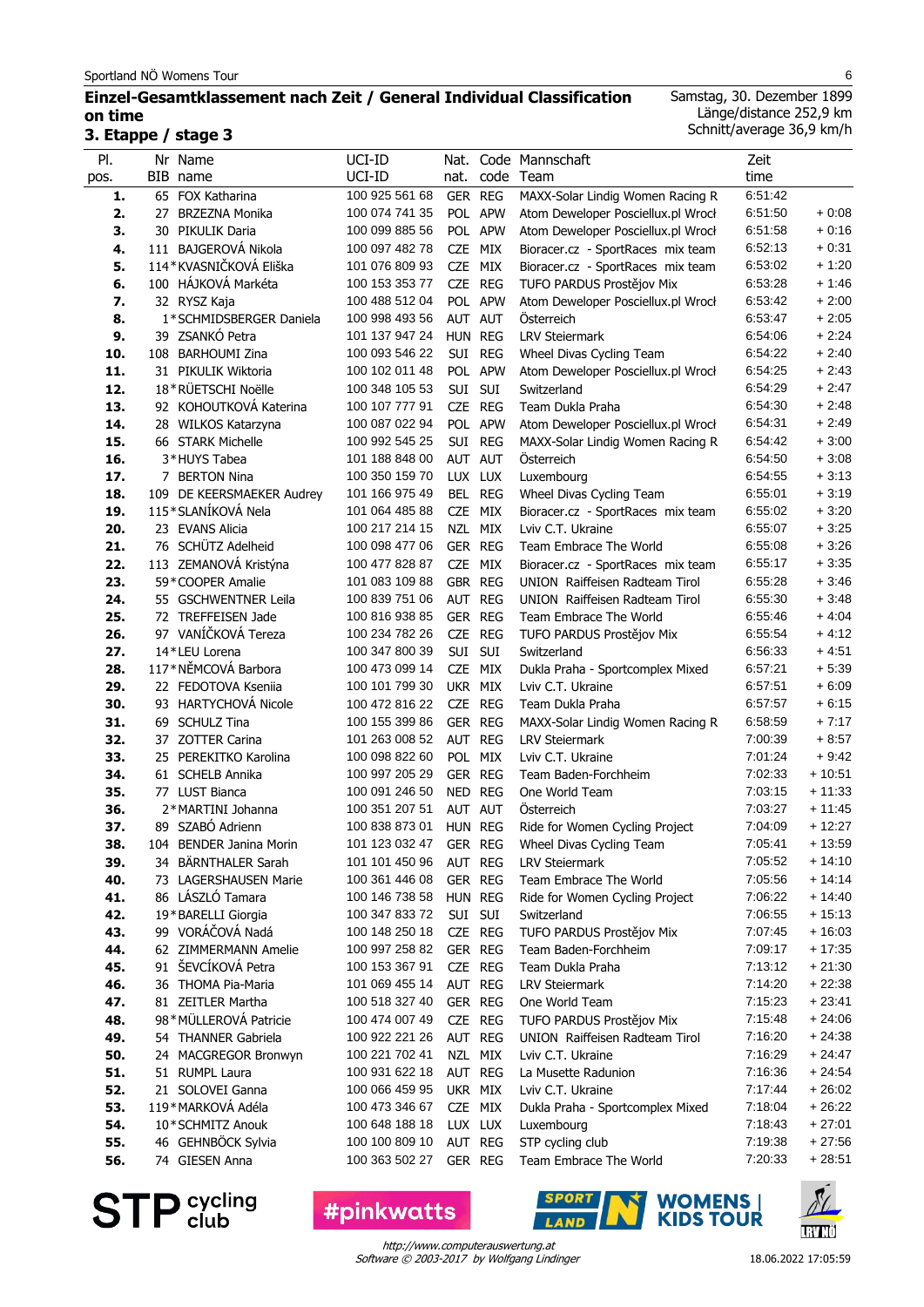| 57. | 45 HEIGL Nadja             | 100 086 238 86 | AUT REG           | STP cycling club                  | 7:20:40 | $+28:58$            |
|-----|----------------------------|----------------|-------------------|-----------------------------------|---------|---------------------|
| 58. | 58 WIESTNER Lisa           | 101 178 144 63 | AUT REG           | UNION Raiffeisen Radteam Tirol    | 7:21:01 | $+29:19$            |
| 59. | 79 WEBER Lisa              | 100 645 702 54 | <b>GER REG</b>    | One World Team                    | 7:21:07 | $+29:25$            |
| 60. | 12*WENZEL Liv              | 100 350 005 13 | LUX LUX           | Luxembourg                        | 7:21:27 | $+29:45$            |
| 61. | 106 MARB Maria             | 100 901 293 50 | <b>GER REG</b>    | Wheel Divas Cycling Team          | 7:22:19 | $+30:37$            |
| 62. | 78 WINKELHAG Mira          | 100 592 154 50 | GER REG           | One World Team                    | 7:22:33 | $+30.51$            |
| 63. | 80 NEUMANN Laura           | 100 140 468 93 | <b>GER REG</b>    | One World Team                    | 7:23:10 | $+31:28$            |
| 64. | 47 GIERINGER Sandra        | 101 057 238 19 | AUT REG           | La Musette Radunion               | 7:23:13 | $+31:31$            |
| 65. | 57 MACHNER Katharina       | 100 834 156 37 | AUT REG           | UNION Raiffeisen Radteam Tirol    | 7:23:15 | $+31:33$            |
| 66. | 67 HILD Amélie             | 100 867 722 41 | FRA REG           | MAXX-Solar Lindig Women Racing R  | 7:23:18 | $+31:36$            |
| 67. | 4*HALLWIRTH Julia          | 100 350 292 09 | AUT AUT           | <b>Osterreich</b>                 | 7:23:23 | $+31:41$            |
| 68. | 120*RUNTOVÁ Hanka          | 100 474 486 43 | CZE MIX           | Dukla Praha - Sportcomplex Mixed  | 7:23:33 | $+31:51$            |
| 69. | 5*FRIEDRICH Chiara         | 100 350 538 61 | AUT AUT           | Österreich                        | 7:23:50 | $+32:08$            |
| 70. | 122*DLASKOVÁ Vanda         | 100 477 766 25 | CZE MIX           | Dukla Praha - Sportcomplex Mixed  | 7:24:13 | $+32:31$            |
| 71. | 42 BERNHARD Magdalena      | 101 187 516 26 | AUT REG           | STP cycling club                  | 7:37:12 | $+45:30$            |
| 72. | 95 HERMANOVSKÁ Hana        | 100 477 621 74 | CZE REG           | Team Dukla Praha                  | 7:37:32 | $+45:50$            |
| 73. | 15*REICHMUTH Kyra          | 100 789 886 96 | SUI SUI           | Switzerland                       | 7:37:43 | $+46:01$            |
| 74. | 116 PARMOVÁ Barbora        | 100 474 039 81 | <b>CZE</b><br>MIX | Bioracer.cz - SportRaces mix team | 7:38:17 | $+46:35$            |
| 75. | 121 HEJHALOVÁ Dagmar       | 100 472 087 69 | CZE MIX           | Dukla Praha - Sportcomplex Mixed  | 7:38:43 | $+47:01$            |
| 76. | 63 ANSTRUTHER Yasmin       | 100 145 345 23 | GER REG           | Team Baden-Forchheim              | 7:39:11 | $+47:29$            |
| 77. | 101 * HERMANOVÁ Adéla      | 100 473 102 17 | CZE REG           | TUFO PARDUS Prostějov Mix         | 7:39:41 | $+47:59$            |
| 78. | 71 BAUMER Annika           | 100 364 639 00 | GER REG           | Team Embrace The World            | 7:39:54 | $+48:12$            |
| 79. | 64 SCHNEIDER Christine     | 100 836 468 21 | <b>GER REG</b>    | Team Baden-Forchheim              | 7:40:31 | $+48:49$            |
| 80. | 102*HLADÍKOVÁ Kateřina     | 100 477 653 09 | CZE REG           | TUFO PARDUS Prostějov Mix         | 7:40:36 | $+48.54$            |
| 81. | 107 KLOTZ Sandra           | 100 098 704 39 | <b>GER REG</b>    | Wheel Divas Cycling Team          | 7:40:41 | $+48:59$            |
| 82. | 49 GEIERLEHNER Daniela     | 101 117 159 91 | AUT REG           | La Musette Radunion               | 7:41:11 | $+49:29$            |
| 83. | 44 VOGL Anja               | 100 350 255 69 | AUT REG           | STP cycling club                  | 7:43:50 | $+52:08$            |
| 84. | 50 FELLNER Victoria        | 101 044 101 74 | AUT REG           | La Musette Radunion               | 7:55:03 | $+1:03:21$          |
| 85. | 75 FRÜHMESSER Tanja        | 100 766 095 70 | GER REG           | Team Embrace The World            |         | $7:55:24$ + 1:03:42 |
| 86. | 11*BARTHELS Layla          | 100 960 785 81 | LUX LUX           | Luxembourg                        |         | $7:55:38$ + 1:03:56 |
| 87. | 17*FRAGNIÈRE Fantine       | 100 347 857 96 | SUI SUI           | Switzerland                       | 7:55:50 | $+1:04:08$          |
| 88. | 35 HUBER Julia             | 101 307 498 19 | AUT REG           | <b>LRV Steiermark</b>             | 7:56:26 | $+1.04.44$          |
| 89. | 105*SCHARR Alexandra Gritt | 100 500 037 83 | <b>GER REG</b>    | Wheel Divas Cycling Team          | 7:57:35 | $+1:05:53$          |
| 90. | 52 SVOZIL Anna             | 101 229 998 22 | AUT REG           | La Musette Radunion               | 7:57:50 | $+1:06:08$          |
| 91. | 112*JEŘÁBKOVÁ Barbora      | 100 847 718 19 | CZE MIX           | Bioracer.cz - SportRaces mix team |         | $8:01:09 + 1:09:27$ |
|     |                            |                |                   |                                   |         |                     |

# **Einzel-Gesamtklassement nach Punkten / Points General Classification 3. Etappe / stage 3**

Samstag, 30. Dezember 1899

| PI.  |     | Nr Name                 | UCI-ID         | Nat.       |                | Code Mannschaft                       | Punkte         |
|------|-----|-------------------------|----------------|------------|----------------|---------------------------------------|----------------|
| pos. |     | BIB name                | UCI-ID         | nat.       | code           | Team                                  | Points         |
| 1.   | 30  | PIKULIK Daria           | 100 099 885 56 | <b>POL</b> | APW            | Atom Deweloper Posciellux.pl Wrocław  | 60             |
| 2.   | 111 | BAJGEROVÁ Nikola        | 100 097 482 78 | <b>CZE</b> | MIX            | Bioracer.cz - SportRaces mix team     | 43             |
| 3.   | 65  | <b>FOX Katharina</b>    | 100 925 561 68 |            | <b>GER REG</b> | MAXX-Solar Lindig Women Racing RG     | 26             |
| 4.   | 27  | <b>BRZEZNA Monika</b>   | 100 074 741 35 |            | POL APW        | Atom Deweloper Posciellux.pl Wrocław  | 26             |
| 5.   | 113 | ZEMANOVÁ Kristýna       | 100 477 828 87 | <b>CZE</b> | MIX            | Bioracer.cz - SportRaces mix team     | 24             |
| 6.   |     | 100 HÁJKOVÁ Markéta     | 100 153 353 77 | <b>CZE</b> | <b>REG</b>     | TUFO PARDUS Prostějov Mix             | 21             |
| 7.   |     | 76 SCHÜTZ Adelheid      | 100 098 477 06 |            | <b>GER REG</b> | Team Embrace The World                | 15             |
| 8.   | 32  | RYSZ Kaja               | 100 488 512 04 | <b>POL</b> | <b>APW</b>     | Atom Deweloper Posciellux.pl Wrocław  | 12             |
| 9.   | 95  | <b>HERMANOVSKÁ Hana</b> | 100 477 621 74 | <b>CZE</b> | <b>REG</b>     | Team Dukla Praha                      | 11             |
| 10.  | 28  | WILKOS Katarzyna        | 100 087 022 94 | <b>POL</b> | <b>APW</b>     | Atom Deweloper Posciellux.pl Wrocław  | 8              |
| 11.  | 66  | <b>STARK Michelle</b>   | 100 992 545 25 | SUI        | <b>REG</b>     | MAXX-Solar Lindig Women Racing RG     | 8              |
| 12.  |     | 21 SOLOVEI Ganna        | 100 066 459 95 | <b>UKR</b> | MIX            | Lviv C.T. Ukraine                     | 8              |
| 13.  | 108 | <b>BARHOUMI Zina</b>    | 100 093 546 22 | Sui        | REG            | Wheel Divas Cycling Team              | 7              |
| 14.  |     | 114 KVASNIČKOVÁ Eliška  | 101 076 809 93 | <b>CZE</b> | MIX            | Bioracer.cz - SportRaces mix team     | 6              |
| 15.  | 54  | <b>THANNER Gabriela</b> | 100 922 221 26 | AUT        | <b>REG</b>     | <b>UNION</b> Raiffeisen Radteam Tirol | 6              |
| 16.  |     | 122 DLASKOVÁ Vanda      | 100 477 766 25 | <b>CZE</b> | MIX            | Dukla Praha - Sportcomplex Mixed      | 6              |
| 17.  |     | 92 KOHOUTKOVÁ Katerina  | 100 107 777 91 | <b>CZE</b> | <b>REG</b>     | Team Dukla Praha                      | 5              |
| 18.  |     | 3 HUYS Tabea            | 101 188 848 00 | AUT        | <b>AUT</b>     | Österreich                            | 5              |
| 19.  |     | <b>BERTON Nina</b>      | 100 350 159 70 | <b>LUX</b> | <b>LUX</b>     | Luxembourg                            | 4              |
| 20.  | 119 | MARKOVÁ Adéla           | 100 473 346 67 | <b>CZE</b> | MIX            | Dukla Praha - Sportcomplex Mixed      | 4              |
| 21.  |     | 74 GIESEN Anna          | 100 363 502 27 |            | <b>GER REG</b> | Team Embrace The World                | 3              |
|      |     |                         |                |            |                |                                       | $\overline{ }$ |

**STP** cycling

Software © 2003-2017 by Wolfgang Lindinger http://www.computerauswertung.at

**#pinkwatts** 

**ETTI**Ü

**SPORT WOMENS**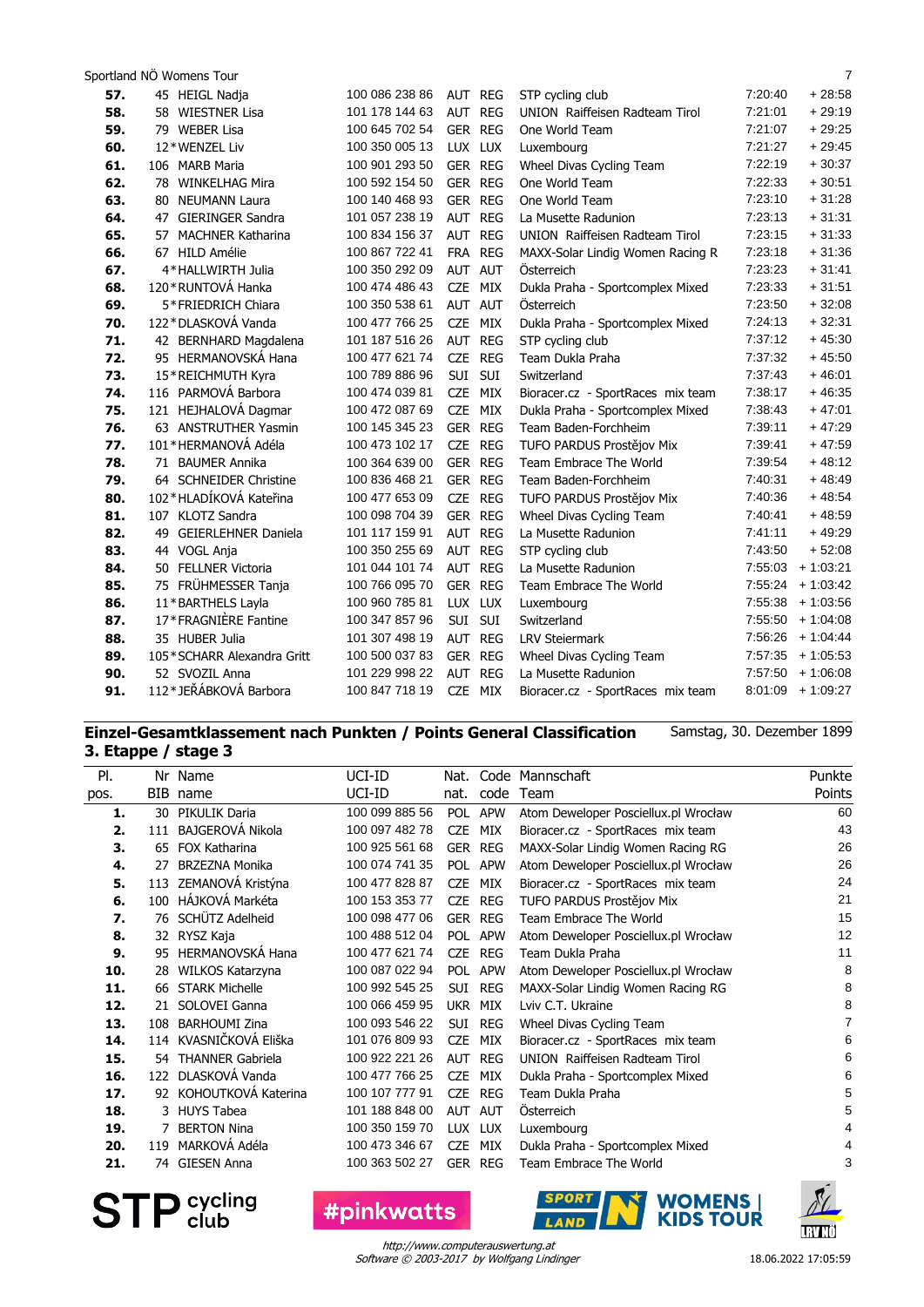| 22. | 1 SCHMIDSBERGER Daniela | 100 998 493 56 AUT AUT |         | Österreich                        | 2              |
|-----|-------------------------|------------------------|---------|-----------------------------------|----------------|
| 23. | 18 RÜETSCHI Noëlle      | 100 348 105 53         | SUI SUI | Switzerland                       | $\overline{2}$ |
| 24. | 14 LEU Lorena           | 100 347 800 39         | Sui sui | Switzerland                       | $\overline{2}$ |
| 25. | 25 PEREKITKO Karolina   | 100 098 822 60         | POL MIX | Lviv C.T. Ukraine                 | $\overline{2}$ |
| 26. | 24 MACGREGOR Bronwyn    | 100 221 702 41         | NZL MIX | Lviv C.T. Ukraine                 | $\overline{2}$ |
| 27. | 115 SLANÍKOVÁ Nela      | 101 064 485 88 CZE MIX |         | Bioracer.cz - SportRaces mix team | 1              |
| 28. | 69 SCHULZ Tina          | 100 155 399 86 GER REG |         | MAXX-Solar Lindig Women Racing RG | 1              |
| 29. | 91 ŠEVCÍKOVÁ Petra      | 100 153 367 91         | CZE REG | Team Dukla Praha                  |                |
|     |                         |                        |         |                                   |                |

#### **Gesamt Nachwuchswertung / General Youth classification 3. Etappe / stage 3**

Samstag, 30. Dezember 1899 Länge/distance 252,9 km Schnitt/average 36,7 km/h

| PI.  | Nr Name                    | UCI-ID         | Nat.       |                | Code Mannschaft                   | Zeit    |            |
|------|----------------------------|----------------|------------|----------------|-----------------------------------|---------|------------|
| pos. | BIB name                   | UCI-ID         | nat.       | code           | Team                              | time    |            |
| 1.   | 114*KVASNIČKOVÁ Eliška     | 101 076 809 93 | <b>CZE</b> | MIX            | Bioracer.cz - SportRaces mix team | 6:53:02 |            |
| 2.   | 1*SCHMIDSBERGER Daniela    | 100 998 493 56 |            | AUT AUT        | Österreich                        | 6:53:47 | $+0.45$    |
| 3.   | 18*RÜETSCHI Noëlle         | 100 348 105 53 | SUI        | <b>SUI</b>     | Switzerland                       | 6:54:29 | $+1:27$    |
| 4.   | 3*HUYS Tabea               | 101 188 848 00 |            | AUT AUT        | Österreich                        | 6:54:50 | $+1:48$    |
| 5.   | 115*SLANÍKOVÁ Nela         | 101 064 485 88 | <b>CZE</b> | MIX            | Bioracer.cz - SportRaces mix team | 6:55:02 | $+2:00$    |
| 6.   | 59*COOPER Amalie           | 101 083 109 88 |            | GBR REG        | UNION Raiffeisen Radteam Tirol    | 6:55:28 | $+2:26$    |
| 7.   | 14*LEU Lorena              | 100 347 800 39 | SUI        | <b>SUI</b>     | Switzerland                       | 6.56.33 | $+3.31$    |
| 8.   | 117*NĚMCOVÁ Barbora        | 100 473 099 14 | <b>CZE</b> | MIX            | Dukla Praha - Sportcomplex Mixed  | 6:57:21 | $+4.19$    |
| 9.   | 2*MARTINI Johanna          | 100 351 207 51 | AUT        | <b>AUT</b>     | Österreich                        | 7:03:27 | $+10:25$   |
| 10.  | 19*BARELLI Giorgia         | 100 347 833 72 | SUI        | SUI            | Switzerland                       | 7:06:55 | $+13:53$   |
| 11.  | 98*MÜLLEROVÁ Patricie      | 100 474 007 49 | <b>CZE</b> | <b>REG</b>     | TUFO PARDUS Prostějov Mix         | 7:15:48 | $+22:46$   |
| 12.  | 119*MARKOVÁ Adéla          | 100 473 346 67 | <b>CZE</b> | MIX            | Dukla Praha - Sportcomplex Mixed  | 7:18:04 | $+25:02$   |
| 13.  | 10*SCHMITZ Anouk           | 100 648 188 18 |            | LUX LUX        | Luxembourg                        | 7:18:43 | $+25.41$   |
| 14.  | 12*WENZEL Liv              | 100 350 005 13 | <b>LUX</b> | <b>LUX</b>     | Luxembourg                        | 7:21:27 | $+28:25$   |
| 15.  | 4*HALLWIRTH Julia          | 100 350 292 09 |            | AUT AUT        | Österreich                        | 7:23:23 | $+30.21$   |
| 16.  | 120*RUNTOVÁ Hanka          | 100 474 486 43 | <b>CZE</b> | MIX            | Dukla Praha - Sportcomplex Mixed  | 7:23:33 | $+30:31$   |
| 17.  | 5*FRIEDRICH Chiara         | 100 350 538 61 | <b>AUT</b> | <b>AUT</b>     | Österreich                        | 7:23:50 | $+30:48$   |
| 18.  | 122*DLASKOVÁ Vanda         | 100 477 766 25 | <b>CZE</b> | MIX            | Dukla Praha - Sportcomplex Mixed  | 7:24:13 | $+31:11$   |
| 19.  | 15*REICHMUTH Kyra          | 100 789 886 96 | SUI        | SUI            | Switzerland                       | 7:37:43 | $+44:41$   |
| 20.  | 101*HERMANOVÁ Adéla        | 100 473 102 17 | <b>CZE</b> | REG            | TUFO PARDUS Prostějov Mix         | 7:39:41 | $+46:39$   |
| 21.  | 102*HLADÍKOVÁ Kateřina     | 100 477 653 09 | <b>CZE</b> | <b>REG</b>     | TUFO PARDUS Prostějov Mix         | 7:40:36 | $+47:34$   |
| 22.  | 11*BARTHELS Layla          | 100 960 785 81 | <b>LUX</b> | <b>LUX</b>     | Luxembourg                        | 7:55:38 | $+1:02:36$ |
| 23.  | 17*FRAGNIÈRE Fantine       | 100 347 857 96 | SUI        | <b>SUI</b>     | Switzerland                       | 7:55:50 | $+1:02:48$ |
| 24.  | 105*SCHARR Alexandra Gritt | 100 500 037 83 |            | <b>GER REG</b> | Wheel Divas Cycling Team          | 7:57:35 | $+1:04:33$ |
| 25.  | 112*JEŘÁBKOVÁ Barbora      | 100 847 718 19 | <b>CZE</b> | MIX            | Bioracer.cz - SportRaces mix team | 8:01:09 | $+1:08:07$ |

#### **Berg-Gesamtklassement nach Punkten / Mountain General Classification 3. Etappe / stage 3** Samstag, 30. Dezember 1899

| PI.  | Nr Name                 | UCI-ID         |         | Nat. Code Mannschaft                                        | Punkte        |
|------|-------------------------|----------------|---------|-------------------------------------------------------------|---------------|
| pos. | BIB name                | UCI-ID         |         | nat. code Team                                              | Points        |
| 1.   | 113 ZEMANOVÁ Kristýna   | 100 477 828 87 | CZE MIX | Bioracer.cz - SportRaces mix team                           | 14            |
| 2.   | 27 BRZEZNA Monika       |                |         | 100 074 741 35 POL APW Atom Deweloper Posciellux.pl Wrocław | 10            |
| 3.   | 7 BERTON Nina           | 100 350 159 70 | LUX LUX | Luxembourg                                                  | 6             |
| 4.   | 100 HÁJKOVÁ Markéta     |                |         | 100 153 353 77 CZE REG TUFO PARDUS Prostějov Mix            | $\mathcal{P}$ |
| 5.   | 1*SCHMIDSBERGER Daniela | 100 998 493 56 | AUT AUT | Österreich                                                  | $\mathcal{P}$ |
| 6.   | 65 FOX Katharina        | 100 925 561 68 |         | GER REG MAXX-Solar Lindig Women Racing RG                   | 1             |
| 7.   | 119*MARKOVÁ Adéla       | 100 473 346 67 | CZE MIX | Dukla Praha - Sportcomplex Mixed                            |               |







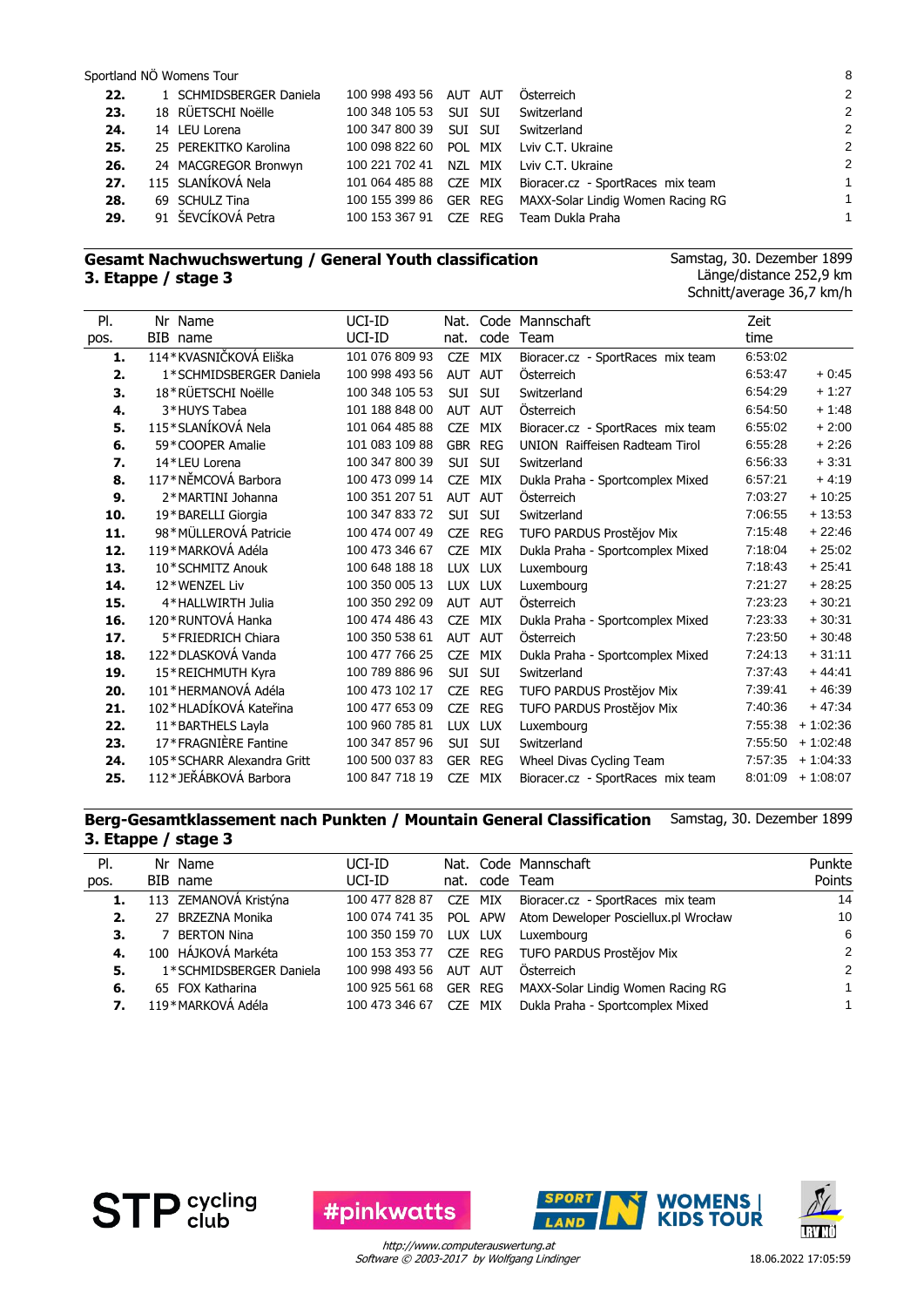#### **Mannschafts-Gesamtklassement nach Zeit / General Team Classification on time** Samstag, 30. Dezember 1899

# **3. Etappe / stage 3**

| PI.  |                | Code Mannschaft                      | Zeit     |            |
|------|----------------|--------------------------------------|----------|------------|
| pos. | code           | Team                                 | time     |            |
|      | <b>1.</b> APW  | Atom Deweloper Posciellux.pl Wrocław | 20:37:52 |            |
| 2.   | MIX            | Bioracer.cz - SportRaces mix team    | 20:39:39 | $+1.47$    |
| 3.   | MIX            | Lviv C.T. Ukraine                    | 20:44:05 | $+6:13$    |
| 4.   | <b>REG</b>     | MAXX-Solar Lindig Women Racing RG    | 20:44:51 | $+6.59$    |
|      | <b>5. REG</b>  | <b>LRV Steiermark</b>                | 20:47:20 | $+9.28$    |
|      | <b>6. REG</b>  | Team Dukla Praha                     | 20:47:36 | $+9.44$    |
|      | <b>7.</b> REG  | TUFO PARDUS Prostějov Mix            | 20:49:04 | $+11:12$   |
|      | <b>8. REG</b>  | UNION Raiffeisen Radteam Tirol       | 20:50:07 | $+12:15$   |
|      | <b>9. REG</b>  | Wheel Divas Cycling Team             | 20:51:57 | $+14:05$   |
|      | <b>10. AUT</b> | <b>Osterreich</b>                    | 20:52:04 | $+14:12$   |
|      | <b>11. REG</b> | Team Embrace The World               | 20:55:48 | $+17:56$   |
|      | <b>12. SUI</b> | Switzerland                          | 20:56:34 | $+18:42$   |
|      | <b>13. REG</b> | One World Team                       | 21:22:28 | $+44:36$   |
| 14.  | MIX            | Dukla Praha - Sportcomplex Mixed     | 21:23:01 | $+45:09$   |
|      | <b>15. LUX</b> | Luxembourg                           | 21:35:05 | $+57:13$   |
|      | <b>16. REG</b> | Team Baden-Forchheim                 | 21:49:11 | $+1:11:19$ |
|      | <b>17. REG</b> | STP cycling club                     | 22:17:30 | $+1:39:38$ |
|      | <b>18. REG</b> | La Musette Radunion                  | 22:19:52 | $+1.42:00$ |
|      |                |                                      |          |            |

# **Trikotträger / wearing the Jerseys für die 4. Etappe / for stage 4**

| Nr Name                | UCI-ID                 |         | Nat. Code Mannschaft |                                                                                  |
|------------------------|------------------------|---------|----------------------|----------------------------------------------------------------------------------|
|                        |                        |         |                      |                                                                                  |
| BIB name               | UCI-ID                 |         | nat. code Team       |                                                                                  |
| 65 FOX Katharina       |                        |         |                      | 100 925 561 68 GER REG MAXX-Solar Lindig Wome yellow jersey - General on time    |
| 30 PIKULIK Daria       |                        |         |                      | 100 099 885 56 POL APW Atom Deweloper Posciell orange jersey - General on points |
| 114*KVASNIČKOVÁ Eliška | 101 076 809 93 CZE MIX |         |                      | Bioracer.cz - SportRaces white jersey - best young rider classificati            |
| 113 ZEMANOVÁ Kristýna  | 100 477 828 87         | CZE MIX |                      | Bioracer.cz - SportRaces blue jersey - mountain classification                   |